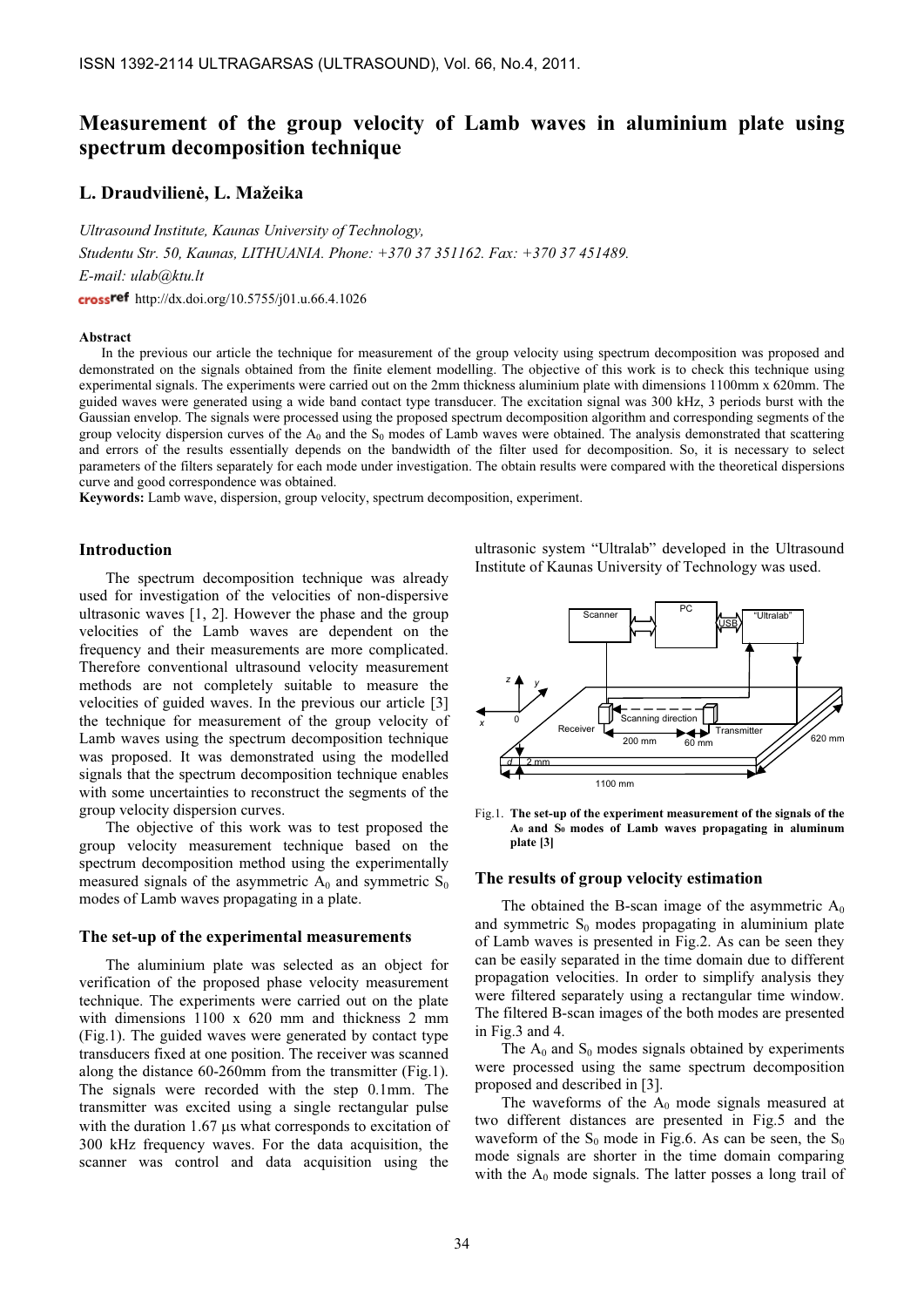reverberation at the end of the main signal. This fact is probably related to a stronger dispersion of the  $A_0$  mode in the frequency bandwidth.



Fig.2. The B-scan image of the asymmetric  $A_0$  and symmetric  $S_0$ Lamb waves modes propagating in aluminium plate



Fig.3. The B-scan image of the Lamb wave signals measured on the surface of the aluminium plate of  $A_0$  mode



Fig.4. The B-scan image of the Lamb wave signals measured on the surface of the aluminium plate of the  $S_0$  mode



Fig.5. Two waveforms of the  $A_0$  mode signals measured at distances 60 mm (solid line) and 260 mm (dashed line) from the transmitter



Fig.6. Two waveforms of the  $S_0$  mode signals measured at distances 60 mm (solid line) and 260 mm (dashed line) from the transmitter

The frequency spectrums of the  $A_0$  mode experimental signals are presented in Fig. 7 and the  $S_0$  mode in Fig.8. From these graphs can be seen that the frequency spectrums of the first and the last signals of the  $A_0$  mode possesses almost the same bandwidth from 50 kHz up to 350 kHz, whereas the frequency spectrums of the  $S_0$  mode is more narrow and corresponds to the higher frequency bandwidth - from 300 kHz up to 500 kHz at the level -6dB.



Fig.7. The frequency spectrums of the  $A_0$  mode experimental signals measured at distances 60mm (solid line) and 260 mm (dashed line) from the transmitter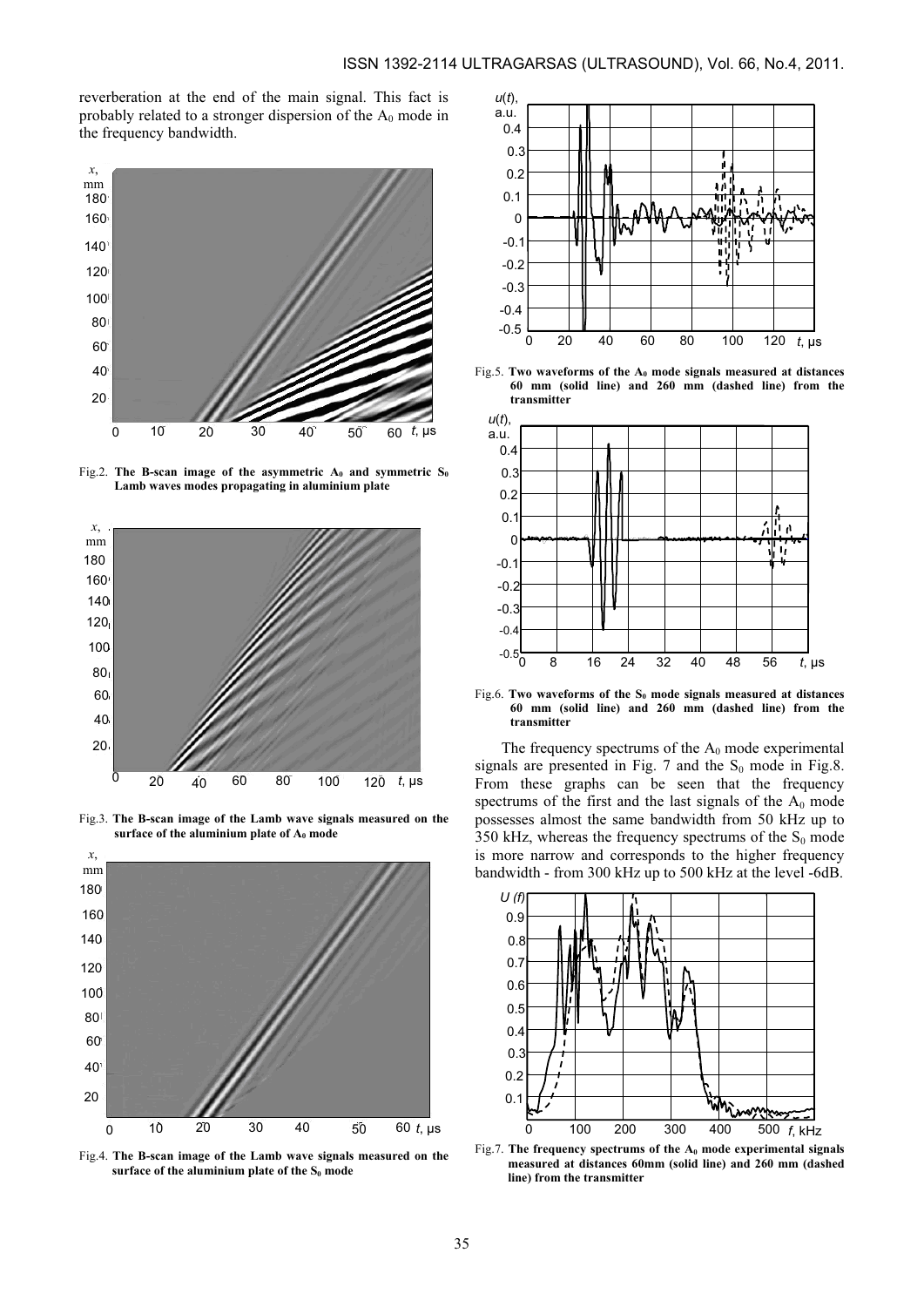

Fig.8. The frequency spectrums of the  $S_0$  mode experimental signals measured at distances 60mm (solid line) and 260 mm (dashed line) from the transmitter

According to the spectrum decomposition technique the filters with central frequencies from 100 kHz up to 500 kHz with step 20 kHz were used.

In order to investigate how the bandwidth the filter affects the scattering and errors of the group velocity estimation the bandwidth was varied from 20 kHz to 170 kHz with the step 10 kHz. For group velocity estimation the signals measured at the distance 260 mm and 60 mm were used. It correspond to the first and the last signals in the B-scan data set. It means that the distance between measurement points was 200mm. After processing of the signals using the proposed the spectrum decomposition technique the set of the group velocity values  ${c_{gr,k}}; f_k$ 

corresponding to the segment of the dispersion curves were obtained, where  $k = 1 \div K$ , K is the total number of the obtained values in one frequency bandwidth. The obtained results were compared with the theoretical group velocity dispersion curves and the mean values of the absolute  $\Delta_c$ , the relative  $\delta_c$  errors and the standard deviation  $\sigma_c$  were estimated

$$
\Delta_c = \frac{1}{K} \sum_{k=1}^{K} \left( c_{gr,k} - c_{gr,k}^T \right),
$$
  

$$
\delta_c = 100\% \cdot \frac{1}{K} \cdot \sum_{k=1}^{K} \frac{\left( c_{gr,k} - c_{gr,k}^T \right)}{c_{gr,k}^T},
$$
  

$$
\sigma_c = \sqrt{\frac{\sum_{k=1}^{K} \left( c_{gr,k} - c_{gr,k}^T \right)^2}{K - 1}},
$$

where  $c_{gr,k}^T$  are the group velocities at the frequencies  $f_k$ according the theoretical dispersion curve.

The obtained results are presented in Table 1 and 2.

The presented results demonstrate that the relative error of the estimated group velocity of  $A_0$  mode using the different filters bandwidth are in the range up to 2.2%, however the best results were obtained using the filter with the bandwidth 70 kHz (Fig.9). Whereas the  $S_0$  mode best results were obtained using the filter of the wider bandwidth equal to 160 kHz (Fig.10). Probably the difference of the optimal bandwidths is related to the different dispersion character of the  $A_0$  and  $S_0$  modes. In the investigated frequency range around 300 kHz the dispersion of the  $A_0$  mode is bigger than the dispersion of the  $S_0$  mode.

Table 1. The errors and deviations of the  $A_0$  mode group velocity dependences from the different filters bandwidth

| Filter<br>bandwidth,<br>kHz | Absolute errors.<br>$\Delta_c$ m/s | Standard<br>deviation.<br>$\sigma_c$ m/s | Relative<br>errors,<br>$\delta_c$ % |
|-----------------------------|------------------------------------|------------------------------------------|-------------------------------------|
| 20                          | 57.9                               | 38.4                                     | $\overline{c}$                      |
| 30                          | 44.2                               | 25.3                                     | 1.56                                |
| 50                          | 46.3                               | 26.3                                     | 1.64                                |
| 70                          | 38.1                               | 30.8                                     | 1.39                                |
| 90                          | 41.7                               | 42.2                                     | 1.5                                 |
| 110                         | 41.6                               | 53.7                                     | 1.5                                 |
| 130                         | 49.2                               | 68.1                                     | 1.8                                 |
| 150                         | 61                                 | 84                                       | 2.2                                 |

Table 2. The errors and deviations of the  $A_0$  mode group velocity dependences from the different filters bandwidth

| Filter     | Absolute       | standard       | Relative     |
|------------|----------------|----------------|--------------|
| bandwidth, | errors,        | deviation,     | errors,      |
| kHz        | $\Delta_c$ m/s | $\sigma_c$ m/s | $\delta_c$ % |
| 20         | 462            | 235            | 7.94         |
| 50         | 88             | 112            | 1.6          |
| 90         | 56             | 52             | 1.05         |
| 110        | 48.6           | 36             | 0.91         |
| 130        | 56.7           | 44             | 1.06         |
| 150        | 51.5           | 33.3           | 0.96         |
| 160        | 50.2           | 29.8           | 0.942        |
| 170        | 50.28          | 26.2           | 0.945        |



Fig.9. The frequency spectrum of the filter

The values of the group velocity of  $A_0$  mode experimentally measured using the filter with the optimal 70 kHz bandwidth overlapped on the theoretical dispersion curve are presented in Fig.11.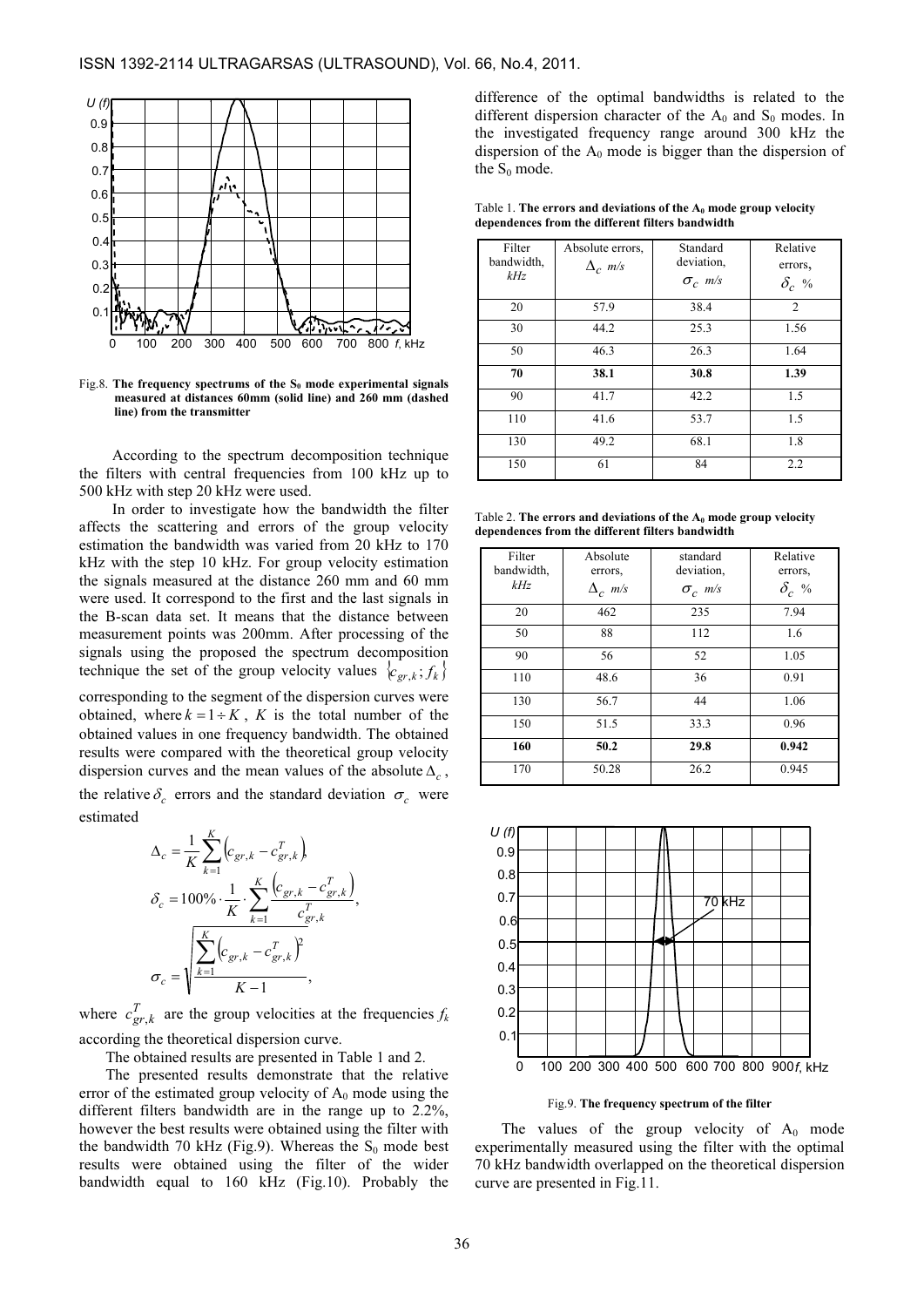

Fig.10. The frequency spectrum of the filter

The corresponding relative errors are shown in Fig.12. In most cases the relative errors of the group velocity estimation do not exceed 2%. The similar graphs of the  $S_0$  mode estimation are presented in Fig.13 and 14. In this case the relative errors are scattered in the range 0- 2%.



Fig.11. The group velocities of the  $A_0$  mode of Lamb wave obtained using experimental signals and theoretical dispersion curve



Fig.12. The relative deviations of the measured group velocity of the  $A_0$  mode of Lamb waves with respect to the theoretical dispersion curve



Fig.13. The group velocities of  $S_0$  mode of Lamb wave obtained using experimental signals and theoretical dispersion curve



Fig.14. The relative errors of the measured group velocity of  $S_0$  mode of Lamb waves with respect to the theoretical dispersion curve.

## Conclusions

The experimental investigation demonstrated that the proposed group velocity measurement technique based on the spectrum decomposition enables reconstruction the segments of the dispersion curves of the fundamental modes with relative errors around 2% It was shown also that in order to obtain smaller errors the bandwidth of the filter used for decomposition should be optimised separately for different modes.

#### References

- 1. Ping He. Simulation of ultrasound pulse propagation in lossy media obeying a frequency power law. IEEE Trans. Ultrason., Ferroelect.,<br>Freq. Contr. 1998. Vol.45(1) P. 114-125. Freq. Contr. 1998. Vol.45(1). http://dx.doi.org/10.1109/58.646916
- 2. Raišutis R., Kažys R., Mažeika L. Application of the through transmission ultrasonic technique for estimation of the phase velocity dispersion in plastic materials. Ultrasound. 2008. Vol.63. No.3. P.15- 18.
- 3. Draudvilienė L., Mažeika L. Investigation of the spectrum decomposition technique for estimation of the group velocity Lamb waves. ISSN 1392-2114 Ultragarsas (Ultrasound). Kaunas: Technologija.. 2011. Vol..66. No. 3. P. 13-16.